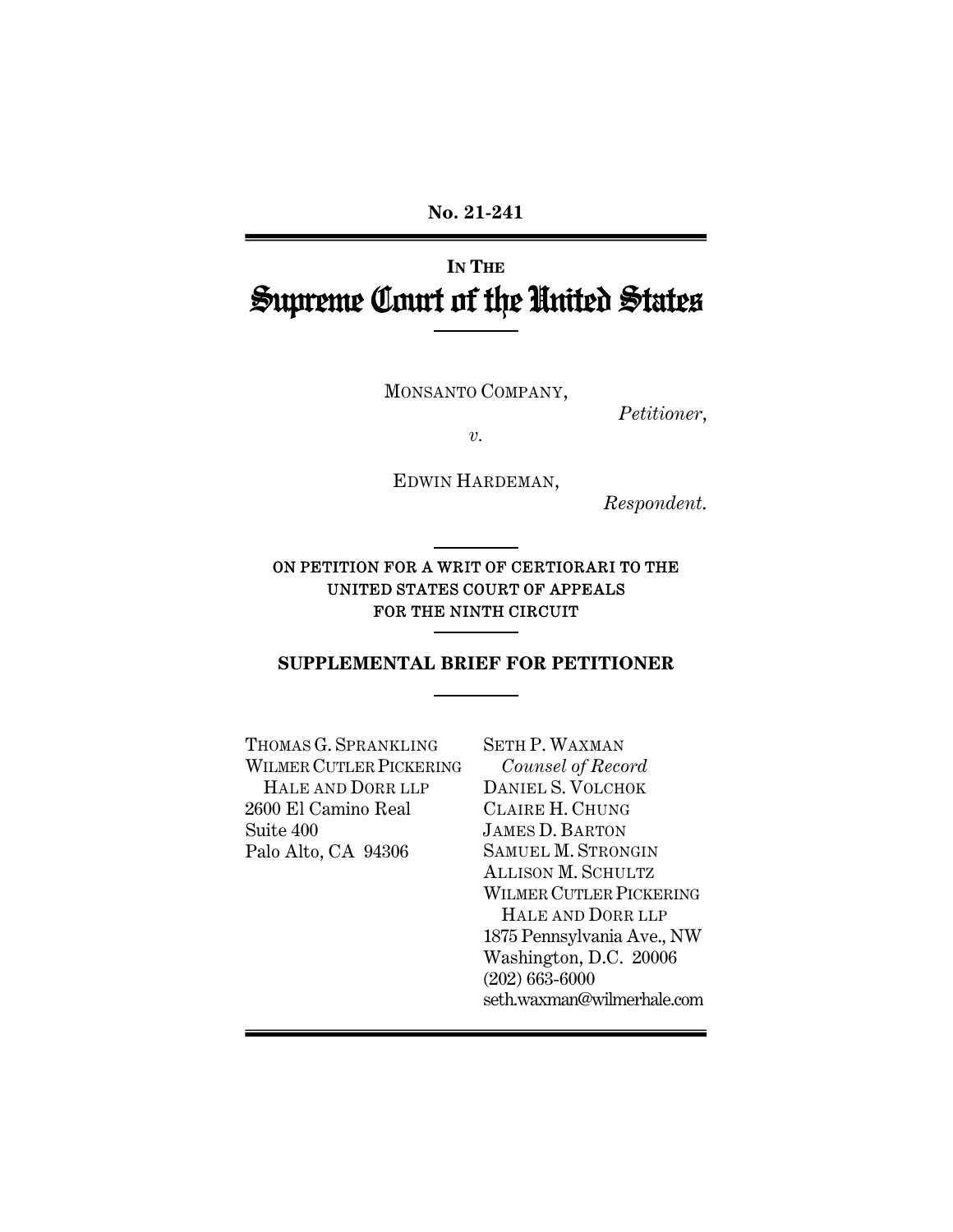### **TABLE OF CONTENTS**

|                                          | Page |
|------------------------------------------|------|
|                                          |      |
|                                          |      |
|                                          |      |
|                                          |      |
|                                          |      |
|                                          |      |
| II. ADMISSIBILITY OF EXPERT TESTIMONY 11 |      |
|                                          |      |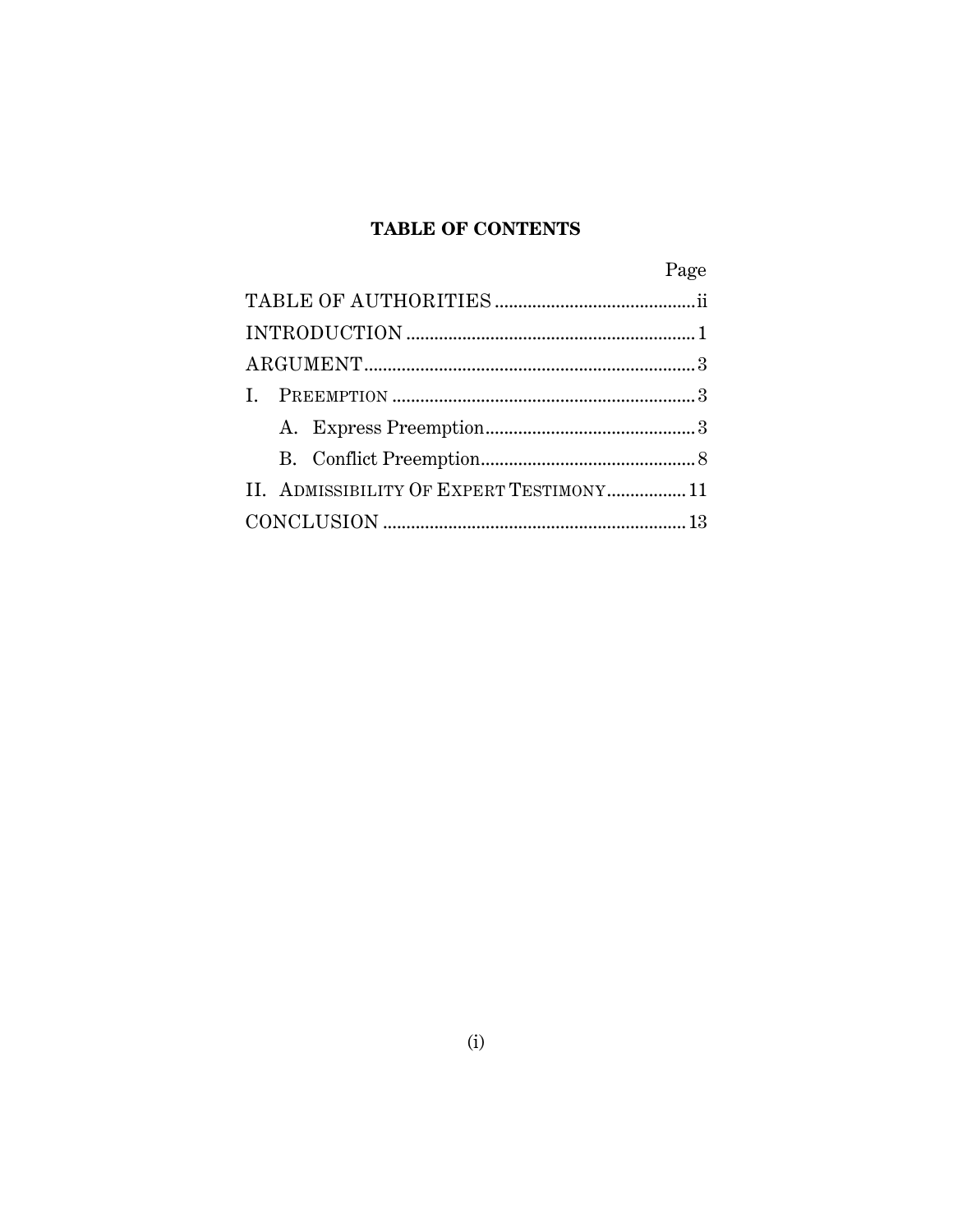### **TABLE OF AUTHORITIES**

### **CASES**

Page(s)

| Bates v. Dow Agrosciences LLC, 544 U.S. 431                                                     |  |
|-------------------------------------------------------------------------------------------------|--|
|                                                                                                 |  |
| Capitol Square Review & Advisory Board v.                                                       |  |
| Cooper Industries, Inc. v. Aviall Services, Inc.,                                               |  |
| MacDonald v. Monsanto Co., 27 F.3d 1021                                                         |  |
|                                                                                                 |  |
|                                                                                                 |  |
| State Farm Fire & Casualty Co. v. United<br><i>States ex rel. Rigsby, 137 S. Ct. 436 (2016)</i> |  |
| Tamraz v. Lincoln Electric Co., 620 F.3d 665                                                    |  |
|                                                                                                 |  |

## **STATUTES, RULES, AND REGULATIONS**

| 7 U.S.C.  |  |
|-----------|--|
|           |  |
|           |  |
|           |  |
| 40 C.F.R. |  |
|           |  |
|           |  |
|           |  |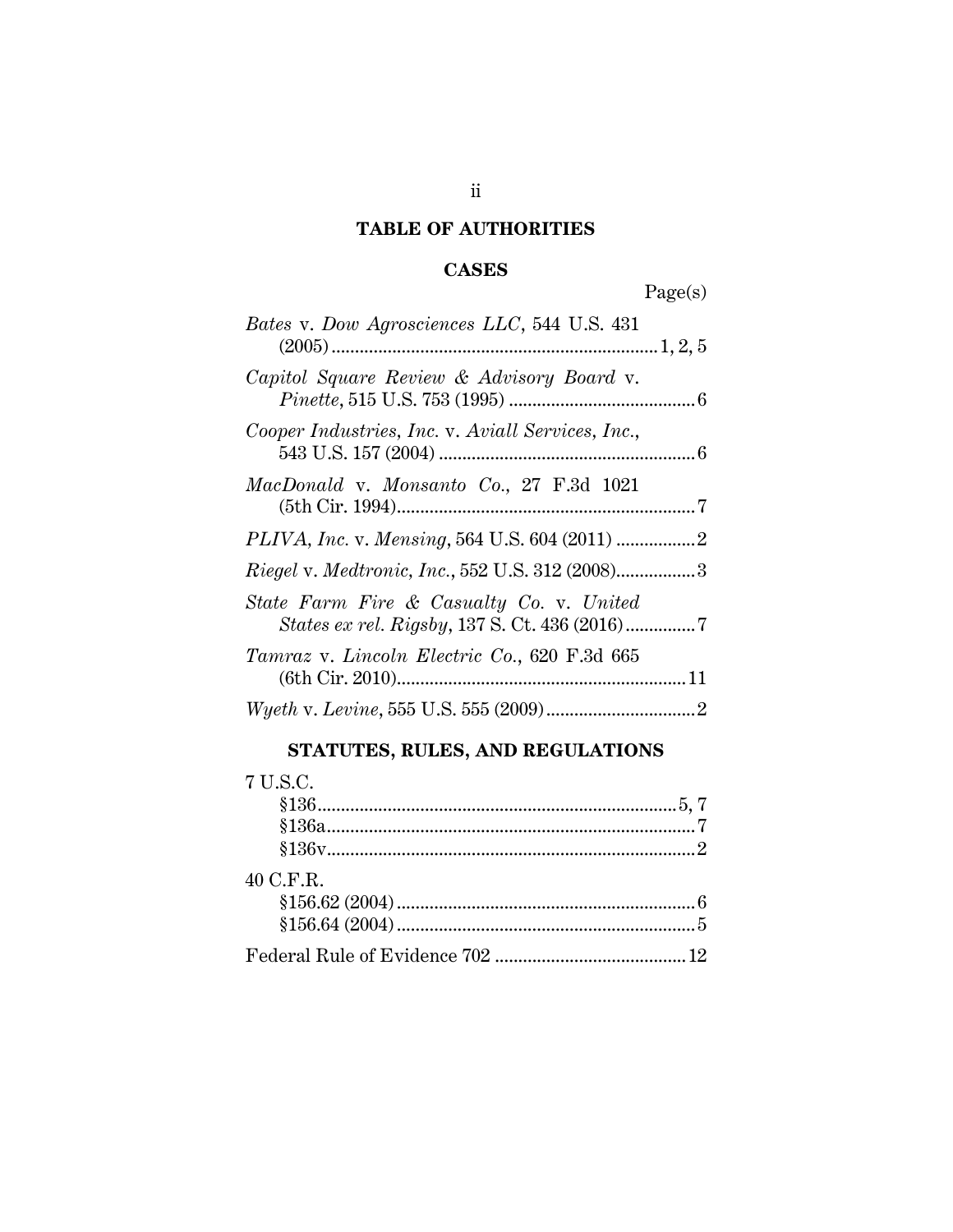### **TABLE OF AUTHORITIES—Continued**

Page(s)

### **OTHER AUTHORITIES**

| EPA, Introduction To Pesticide Labels, tinyurl                                                                                          |
|-----------------------------------------------------------------------------------------------------------------------------------------|
| EPA, Master Label for EPA Registration No.<br>524-314 (Sept. 27, 2007), https://www3.epa.<br>gov/pesticides/chem_search/ppls/000524-00  |
| EPA, Notice re Pesticide Registration No.<br>83070-11 (Jan. 16, 2015), https://www3.epa.<br>gov/pesticides/chem_search/ppls/083070-000  |
| EPA, Notification re Pesticide Registration<br>No. 61470-1 (Sept. 11, 2014), https://www3.<br>epa.gov/pesticides/chem_search/ppls/06147 |
| EPA, Pesticide Registration Manual, tinyurl<br>.com/EPAregistrationmanual (updated May                                                  |
| Letter from Michal Freedhoff, Assistant<br>Administrator, U.S. EPA, to Lauren Zeise,<br>Director, California EPA (Apr. 8, 2022),        |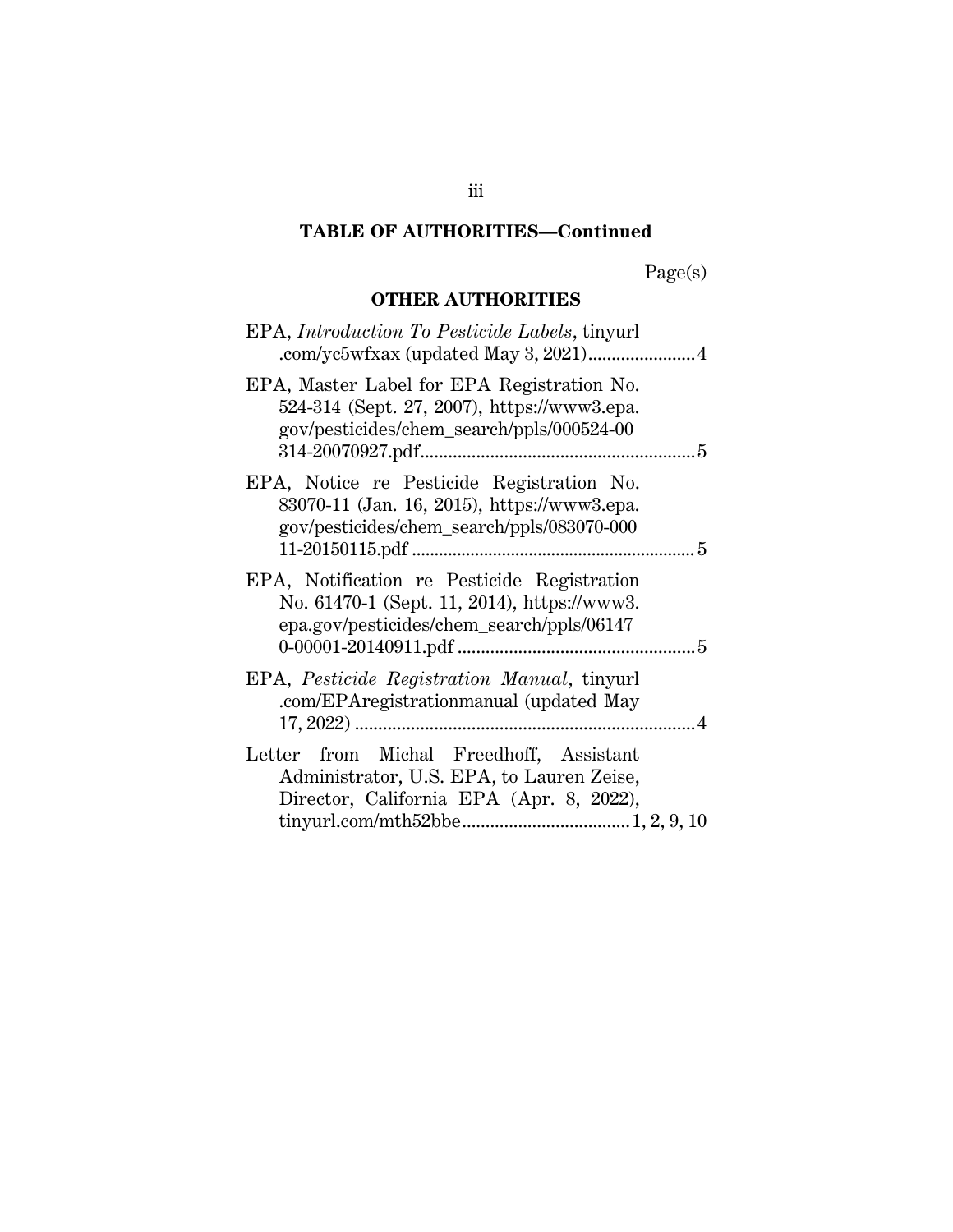#### **INTRODUCTION**

The government's brief provides no sound reason to deny review of either question presented.

As to express preemption, the government reverses course—based on a "change in Administration" (U.S. Br. 6)—from the position it took below. Now, the government rejects this Court's conclusion in *Bates* v. *Dow Agrosciences LLC*, 544 U.S. 431 (2005), regarding the "important[] role" that the express-preemption provision in the Federal Insecticide, Fungicide, and Rodenticide Act (FIFRA) plays in ensuring nationwide uniformity of pesticide labeling, *id.* at 452. *Bates* explained that FIFRA "preempts competing state labeling standards … that would create" a wholly unworkable system, namely "50 different labeling regimes prescribing the … wording of warnings" on pesticide labels. *Id*. The government, however, now embraces that 50-state approach, citing with approval a new letter from the Environmental Protection Agency (EPA) that endorses a Californiaspecific label for glyphosate-based pesticides.

That label, moreover, recites a finding by the International Agency for Research on Cancer (IARC) that glyphosate *is* carcinogenic, before noting EPA's own finding that it is *not*. *See* U.S. Br. 14 (citing Letter (Apr. 8, 2022), tinyurl.com/mth52bbe ("April 2022 letter")). The notion that California—and potentially 49 other States—can marginalize in this way EPA's "repeated statements that glyphosate is unlikely to be carcinogenic to humans [and] its approval of [glyphosate-based] pesticide labeling without cancer warnings" (U.S. Br. 13) cannot be squared with either FIFRA or *Bates*. FIFRA prohibits state-imposed labeling requirements that are "in addition to or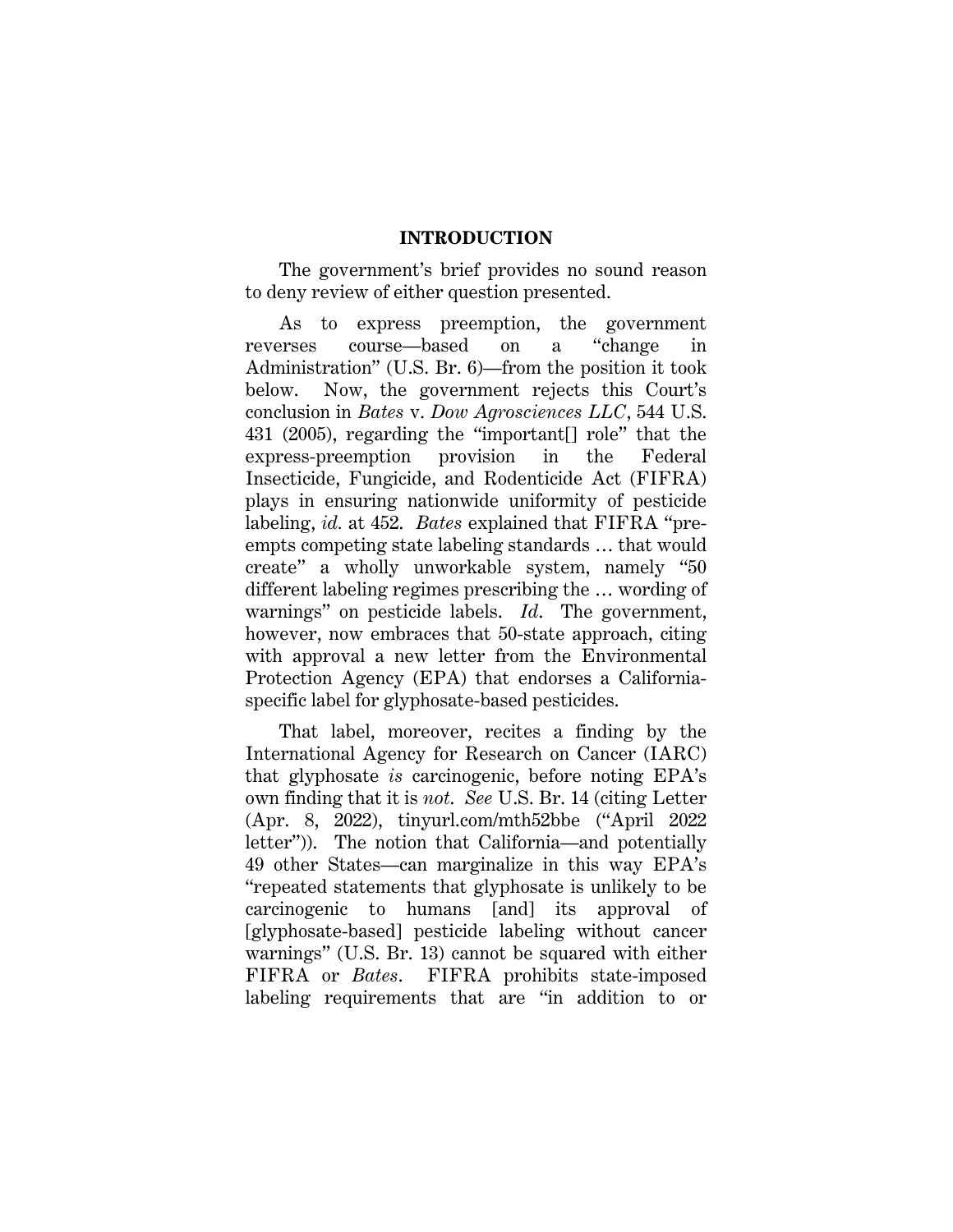different from" labeling requirements imposed "under" FIFRA, 7 U.S.C. §136v(b), and neither the government nor anyone else has ever suggested that FIFRA requires a cancer warning on glyphosate products. California's requirement of such a warning is thus unquestionably "in addition to or different from" the labeling that FIFRA requires. *Id. Bates*, meanwhile, explicitly stated that a state-law mandate for a more aggressive warning than EPA's "more subdued" label—precisely what California's label imposes— "would be pre-empted." 544 U.S. at 453.

The government's arguments regarding conflict preemption are also infirm. For example, EPA's April 2022 letter, on which the government relies, supports Monsanto's position that California law is preempted because Monsanto could not have "independently do[ne] … what state law requires," *PLIVA, Inc.* v. *Mensing*, 564 U.S. 604, 620-621 (2011)—i.e., unilaterally add a cancer warning to the Roundup label. That is because the letter states (at 1) that California's wording cannot be used until it is "approved by EPA." Moreover, the government has no answer to the fact that when respondent Edwin Hardeman stopped using Roundup in 2012 (three years before the IARC report and five years before California's determination that Roundup may be carcinogenic), all available evidence including "EPA's longstanding assessment" that glyphosate is likely not carcinogenic to humans, U.S. Br. 15—indicated that EPA would refuse to approve the requested cancer warning. This "clear evidence" demonstrates implicit preemption. *Wyeth* v. *Levine*, 555 U.S. 555, 571 (2009).

Finally, as to the admissibility of respondent's expert testimony, the government repeats respondent's error of trying to wave away the circuit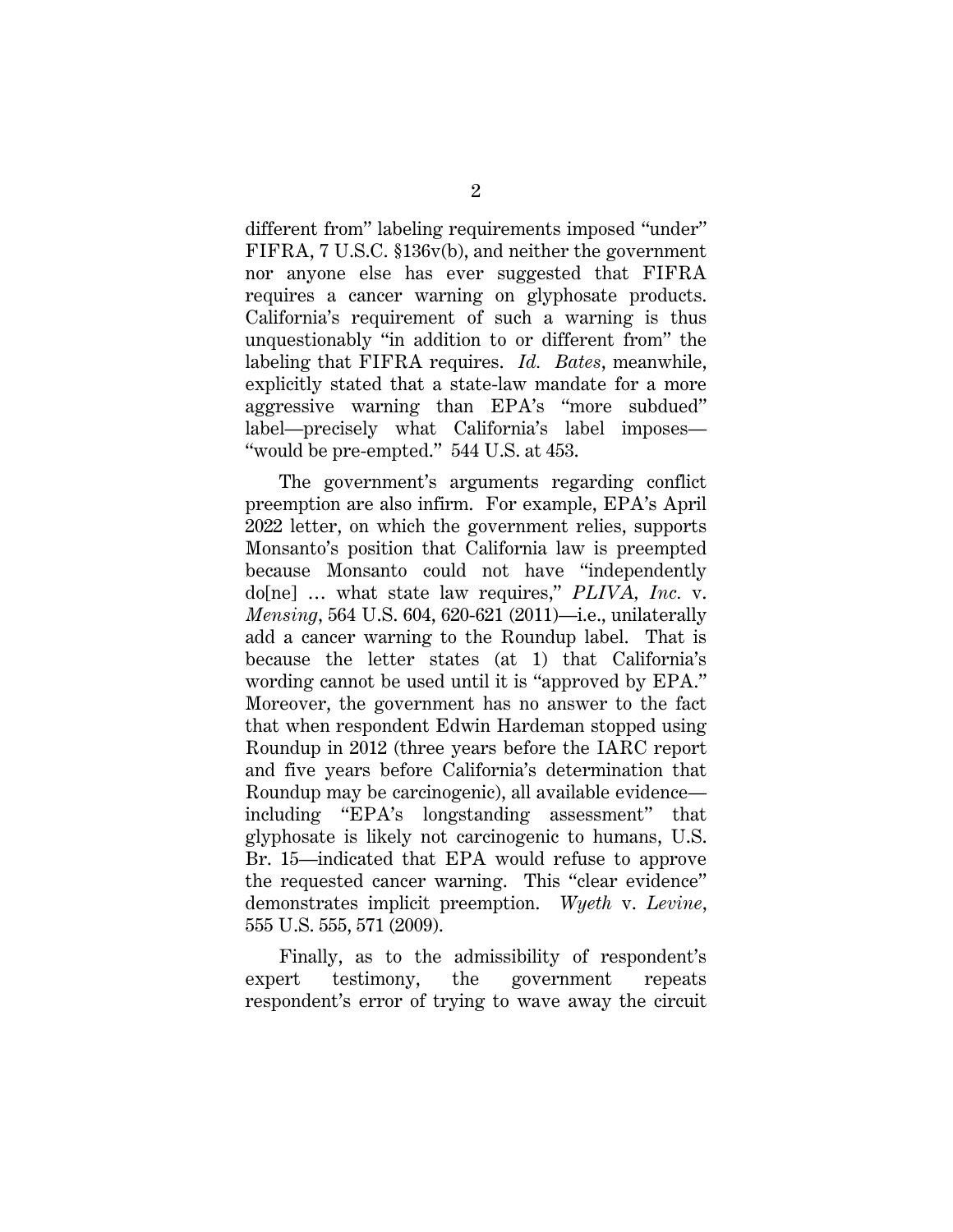conflict by pointing to *factual* distinctions among the cases, without addressing the fact that the Ninth Circuit's *legal* standard for admission is both a clear outlier, *see* Pet. App. 84a, and inconsistent with this Court's precedent. This division warrants review.

#### **ARGUMENT**

#### **I. PREEMPTION**

#### **A. Express Preemption**

The government largely just reiterates the Ninth Circuit's preemption-related reasoning, the flaws in which Monsanto's petition and reply addressed. But the fact that the United States blesses the decision below, and thereby announces a new national policy that will govern every EPA pesticide-labeling decision going forward, only underscores the need for review.

1. Contrary to its position below, the government argues (Br. 8-9) that federal and California law are "parallel[]" for FIFRA-preemption purposes because both generally require manufacturers to include warnings about health risks. That narrow reading of FIFRA's "in addition to or different from" language is inconsistent with *Riegel* v. *Medtronic, Inc.*, 552 U.S. 312 (2007), which interpreted materially identical language to mean that an agency's safety assessment of a specific product preempts contrary state law, *id* at 323, 330*.* Nor can the government's argument be reconciled with *Bates,* which established that FIFRA preemption turns on whether state law requires a specific warning—for a specific pesticide label—that EPA has not mandated. Pet. 15-17; Reply 3. The government notes (Br. 9) that EPA has not promulgated a *regulation* prohibiting a cancer warning on glyphosate-based products, but EPA never makes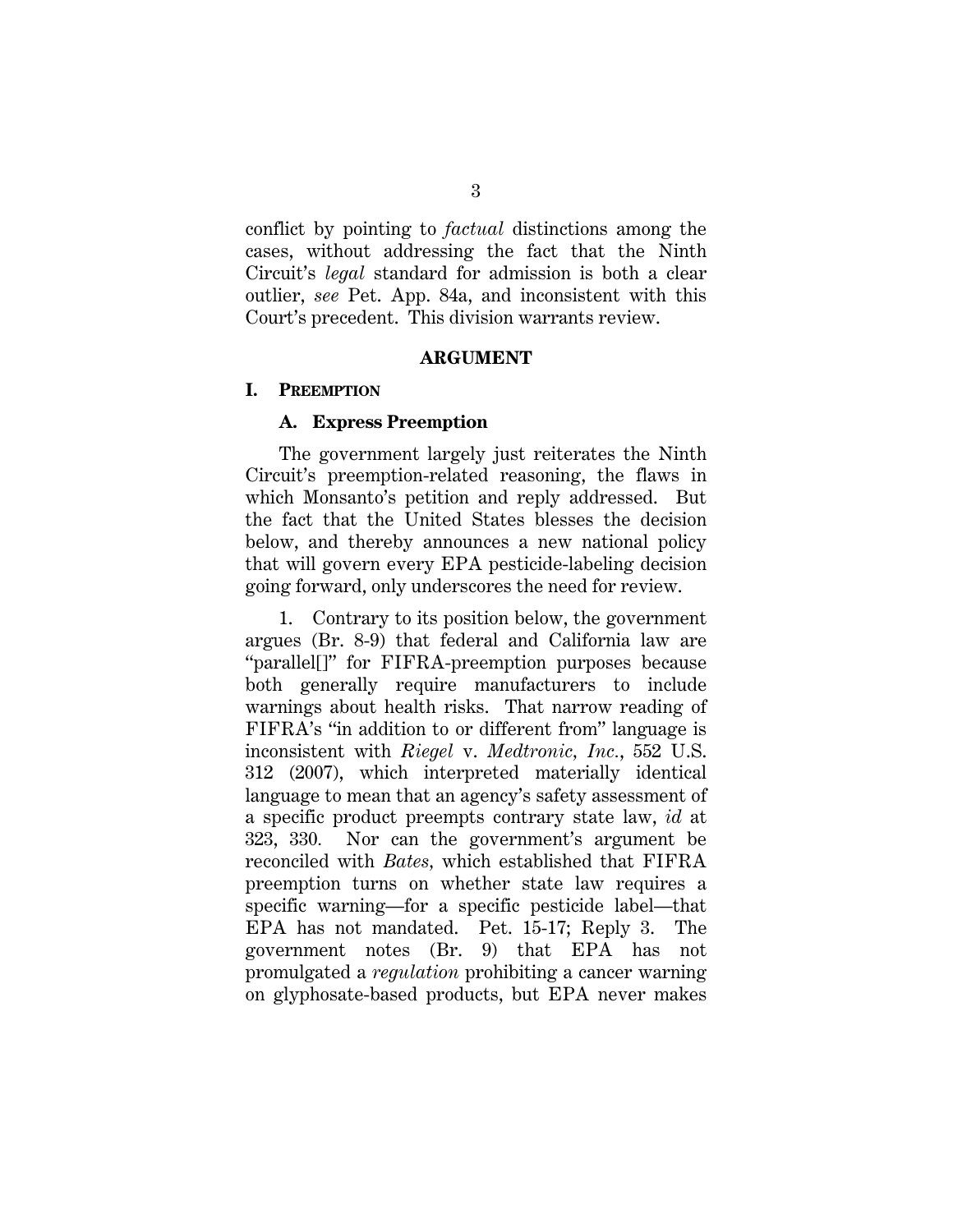product-specific wording decisions via regulation. It does so through a process *prescribed* by regulation. Reply 4. And once approved and registered, a "pesticide's label is a legal document[:] The label is the law!" EPA, *Pesticide Registration Manual*, tinyurl.com/EPAregistrationmanual (updated May 17, 2022); *accord* EPA, *Introduction To Pesticide Labels*, tinyurl.com/yc5wfxax (updated May 3, 2021) ("Unlike most other types of product labels, pesticide labels are legally enforceable[.]").

The government objects (Br. 11-12) that EPA "does not typically use the registration process to address th[e] harms [associated with long-term exposure] by requiring chronic-risk warnings on pesticide's labeling." The government cites no authority for this factual assertion—one that constitutes another reversal for the government, which explained below (C.A. Br. 24) that "carcinogenicity is a risk that EPA indisputably *does (and did)* evaluate under FIFRA." And even if EPA does not *always*  address potential carcinogenicity through labeling, it has done so here, exhaustively studying glyphosate for decades and repeatedly deeming a cancer warning on glyphosate-based products unwarranted. Pet. 6-9. This conclusion has been reaffirmed by numerous administrations, including the current one. *Id.*

Lastly, the government's statement (Br. 10) that FIFRA does not "specifically address warnings for chronic health risks like carcinogenicity" is a red herring. FIFRA and its implementing regulations require EPA to ensure a pesticide poses *no* unreasonable risk of adverse effects on human health before permitting it to be registered. Pet. 4-5. The government identifies no exception to that mandate for "chronic health risk" warnings. Indeed, a pesticide is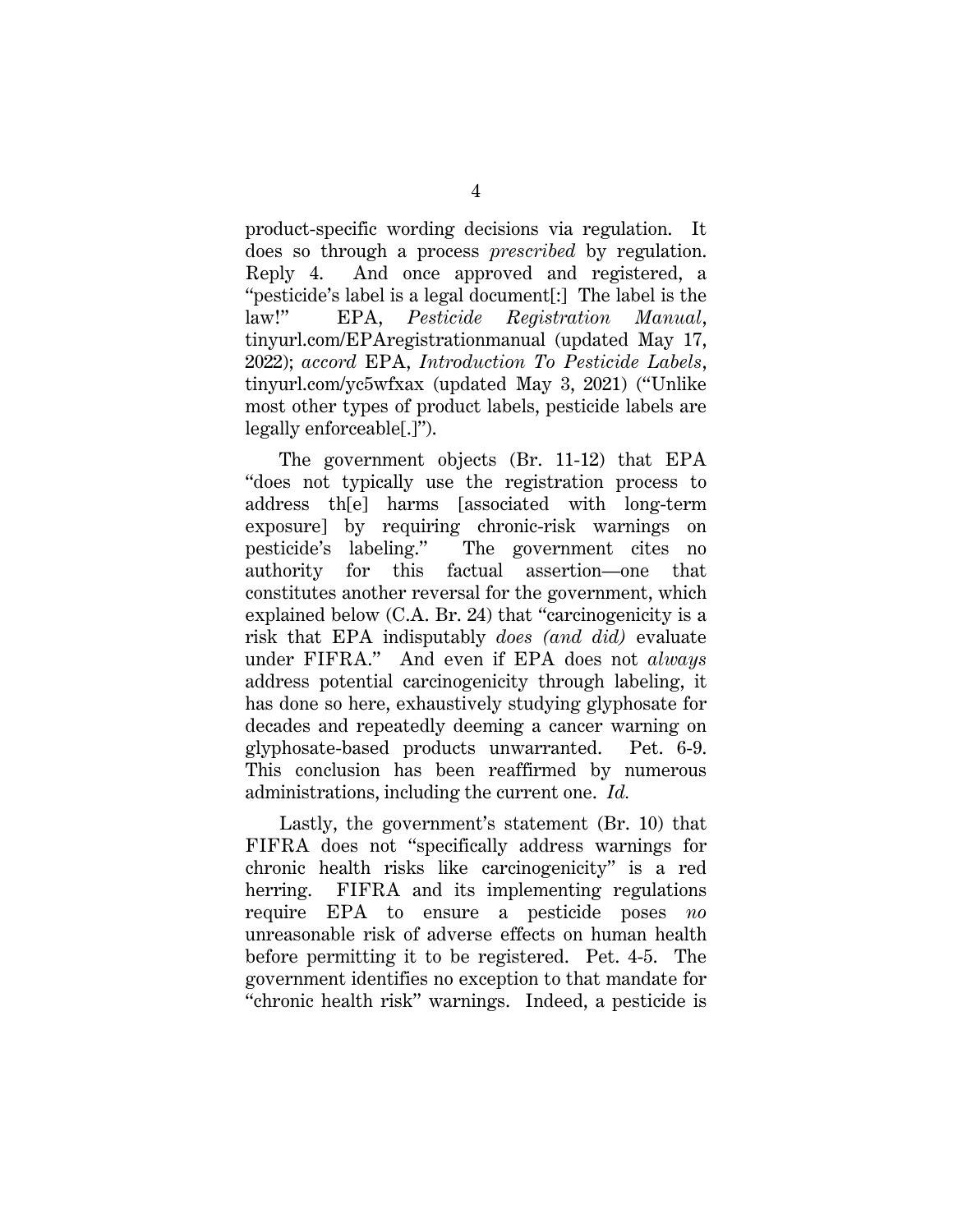misbranded if labeling is "[in]adequate to protect health." *E.g.*, 7 U.S.C. §136(q)(1)(F). And EPA has repeatedly placed such warnings (including cancer warnings) on other pesticides.<sup>1</sup>

2. The government denies that its position is inconsistent with *Bates*, for two reasons. Neither has merit.

First, the government attempts to distinguish *Bates*'s explanation that "a failure-to-warn claim alleging that a given pesticide's label should have stated 'DANGER' instead of … 'CAUTION' would be pre-empted," 544 U.S. at 453, on the ground that mandating "DANGER" would be "'inconsistent with' a specific EPA regulation," U.S. Br. 10 n.1, 17-18. That is incorrect; the regulation *Bates* cited (40 C.F.R. §156.64 (2004)) merely identified the general characteristics of pesticides that would warrant a "DANGER," "CAUTION," or "WARNING" label. The regulation standing alone does not require EPA to apply particular wording to a particular pesticide and thus creates no conflict with state law. Rather, the regulation applies to "*[a]ny* pesticide product" that fits the criteria (a finding that would logically have to be made by EPA) and, in any event, leaves the ultimate choice of wording to "the Agency['s] determin[ation]" in some instances. 40 C.F.R. §156.64(a), (b)(1) (2004) (emphasis added). A conflict with state law would arise

<sup>1</sup> *E.g.*, https://www3.epa.gov/pesticides/chem\_search/ppls/000 524-00314-20070927.pdf at 2 (Alachlor); https://www3.epa.gov/ pesticides/chem\_search/ppls/083070-00011-20150115.pdf at 2 (Advan Minerva Duo); https://www3.epa.gov/pesticides/chem\_search/ppls/ 061470-00001-20140911.pdf at 6 (Coal Tar Creosote).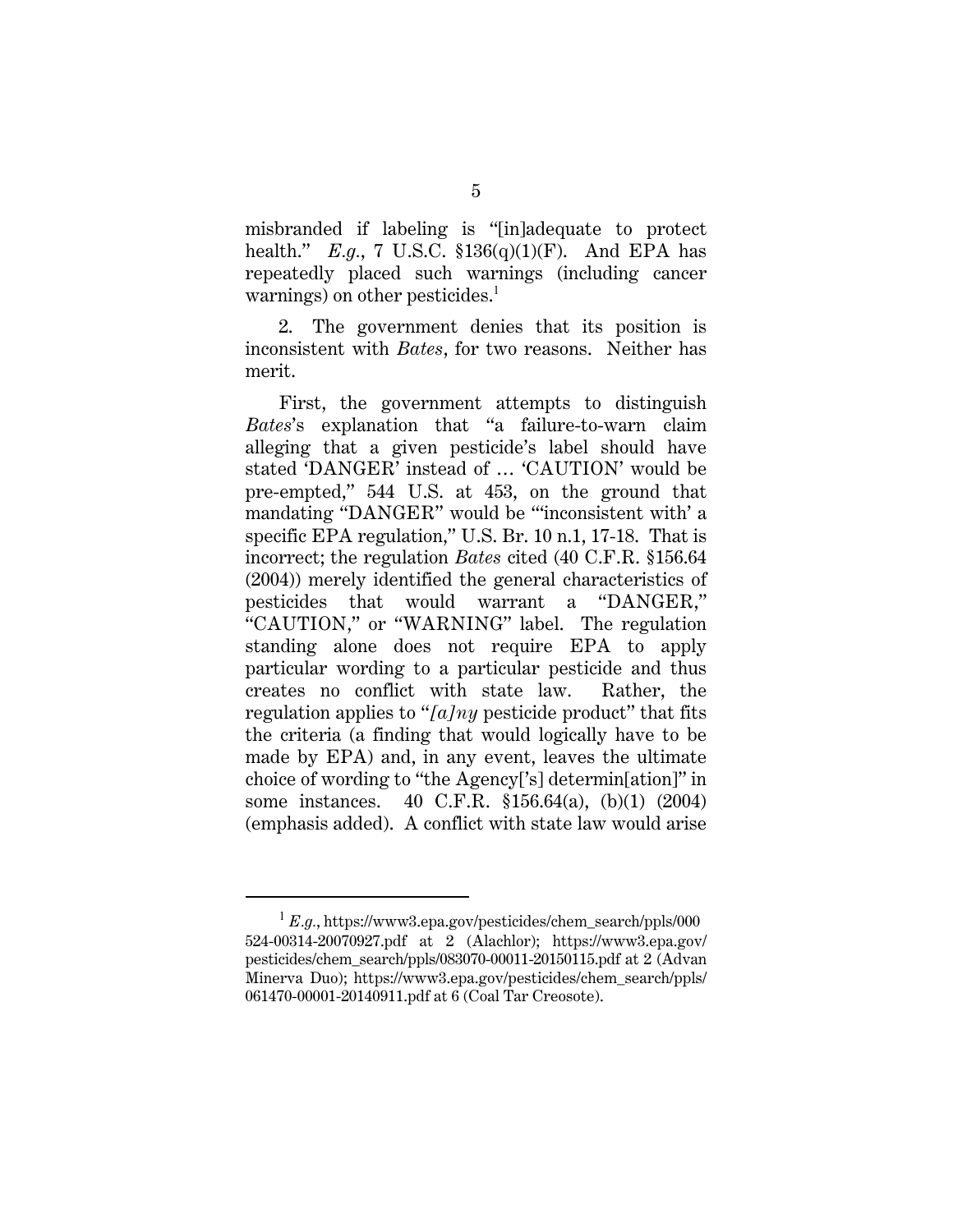only where EPA decided that a specific pesticide label should say "CAUTION."<sup>2</sup>

Second, the government notes (Br. 10-11) that *Bates* permitted litigation of a failure-to-warn claim predicated on the defendant's failure to include "cautionary language" that did not appear on the EPAapproved label. But *Bates* involved pesticide *efficacy* rather than safety, a critical distinction because EPA had not evaluated statements regarding efficacy and indeed had promulgated a regulation waiving its right to do so. Reply 4-5; *accord* U.S. C.A. Amicus Br. 23-24. While the government says (Br. 10 n.1) that *Bates* did not expressly limit its ruling to efficacy cases, that is irrelevant. This Court issues decisions based on "[t]he record facts before" it, *Capitol Square Review & Advisory Bd.* v. *Pinette*, 515 U.S. 753, 760 (1995), and has cautioned that questions "neither brought to the attention of the court nor ruled upon"—here, *Bates*' applicability outside the context of efficacy statements—"are not to be considered as having been … decided," *Cooper Indus., Inc.* v. *Aviall Servs., Inc.*, 543 U.S. 157, 170 (2004).

3. The government next attempts (Br. 17-19) to distinguish *Riegel* (and various circuit decisions) on the ground that they interpreted the Medical Device Amendments (MDA) rather than FIFRA. But as the government does not dispute, the two statutes' express-preemption provisions are materially identical—so much so that this Court has relied on

 $2$  The government also cites (Br. 18) a regulation not discussed in *Bates*—40 C.F.R. §156.62 (2004)—which the government says "classifies pesticides into various toxicity categories." That too is wrong. The regulation does not classify specific pesticides; it lays out metrics for EPA to determine pesticides' toxicity levels.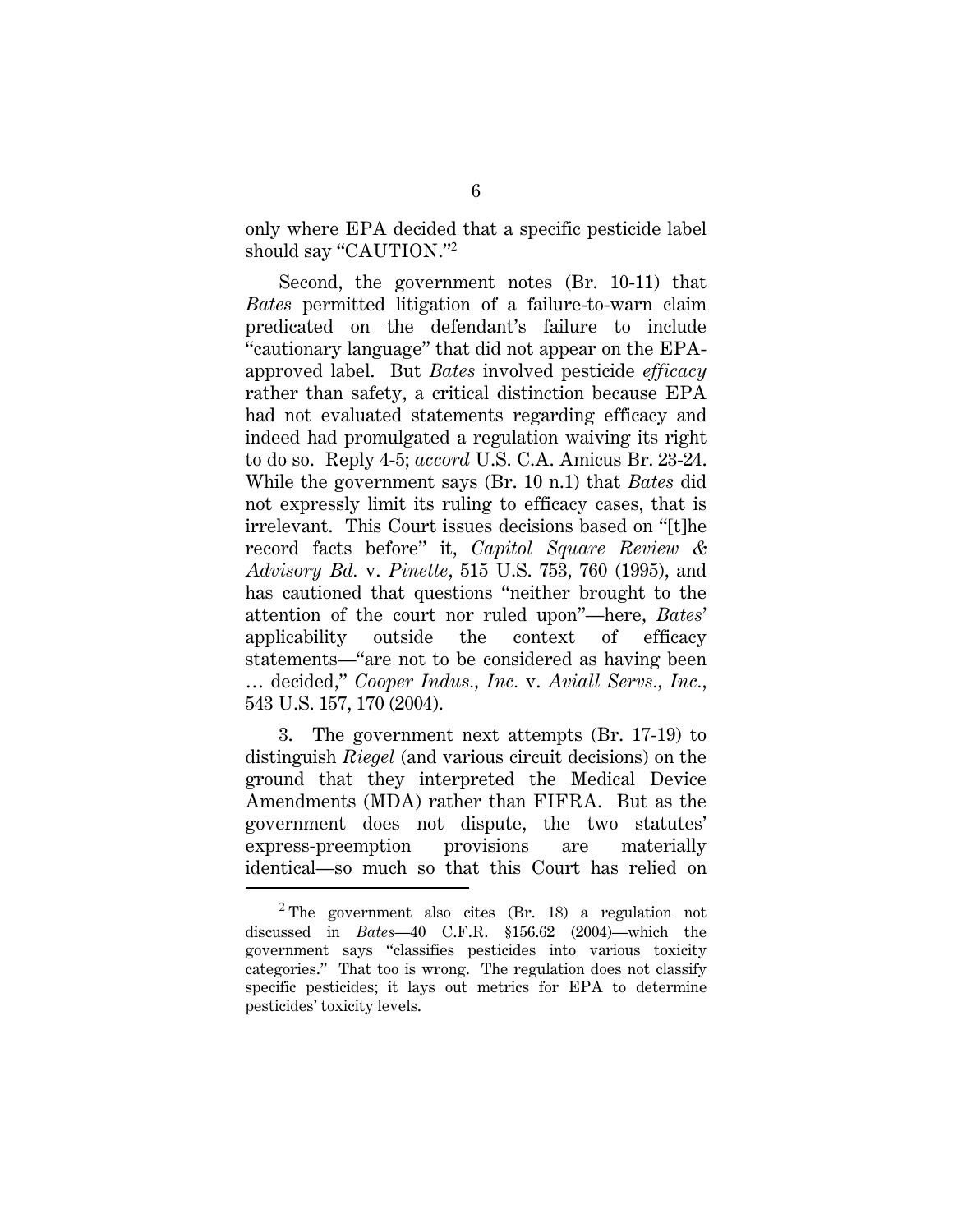MDA case law to interpret FIFRA and vice versa. Reply 3; *see* Pet. 18.

The government contends, however (Br. 17-19), that FIFRA is different because 7 U.S.C.  $$136a(f)(2)$ provides that registration of a pesticide is "prima facie evidence" that the pesticide's labeling "comp[lies] with the registration provisions of this subchapter." The government admits (Br. 8) that §136a(f)(2) "does not directly address preemption of state law"; *see also MacDonald* v. *Monsanto Co.,* 27 F.3d 1021, 1025 n.4 (5th Cir. 1994) (§136(f)(2) has "no bearing on" preemption). It nonetheless asserts (Br. 8-9) that "the fact that 'EPA's labeling determinations are not dispositive of FIFRA compliance' supports the court of appeals' conclusion that … those determinations 'similarly are not conclusive'" for preemption. But in fact, the opposite is true: That §136a(f)(2) imposes an express limit on the effect of registration "cautions against inferring the same limitation in another provision," i.e., the preemption provision. *State Farm Fire & Cas. Co.* v. *United States ex rel. Rigsby*, 137 S. Ct. 436, 442 (2016) (quotation marks omitted). In any event, Monsanto's preemption argument turns not on registration alone but also on the fact that EPA has consistently found that no cancer warning is necessary and that Monsanto's label complies with that determination. Pet. 17.

The government also says (Br. 19) the MDA differs from FIFRA because under the former "the federal agency ha[s] … directly addressed the question at issue in the state-law litigation." That is no distinction at all. As the government concedes (Br. 3, 12-13), EPA has squarely concluded that "glyphosate is unlikely to be carcinogenic to humans" and has consequently "registered pesticides containing glyphosate since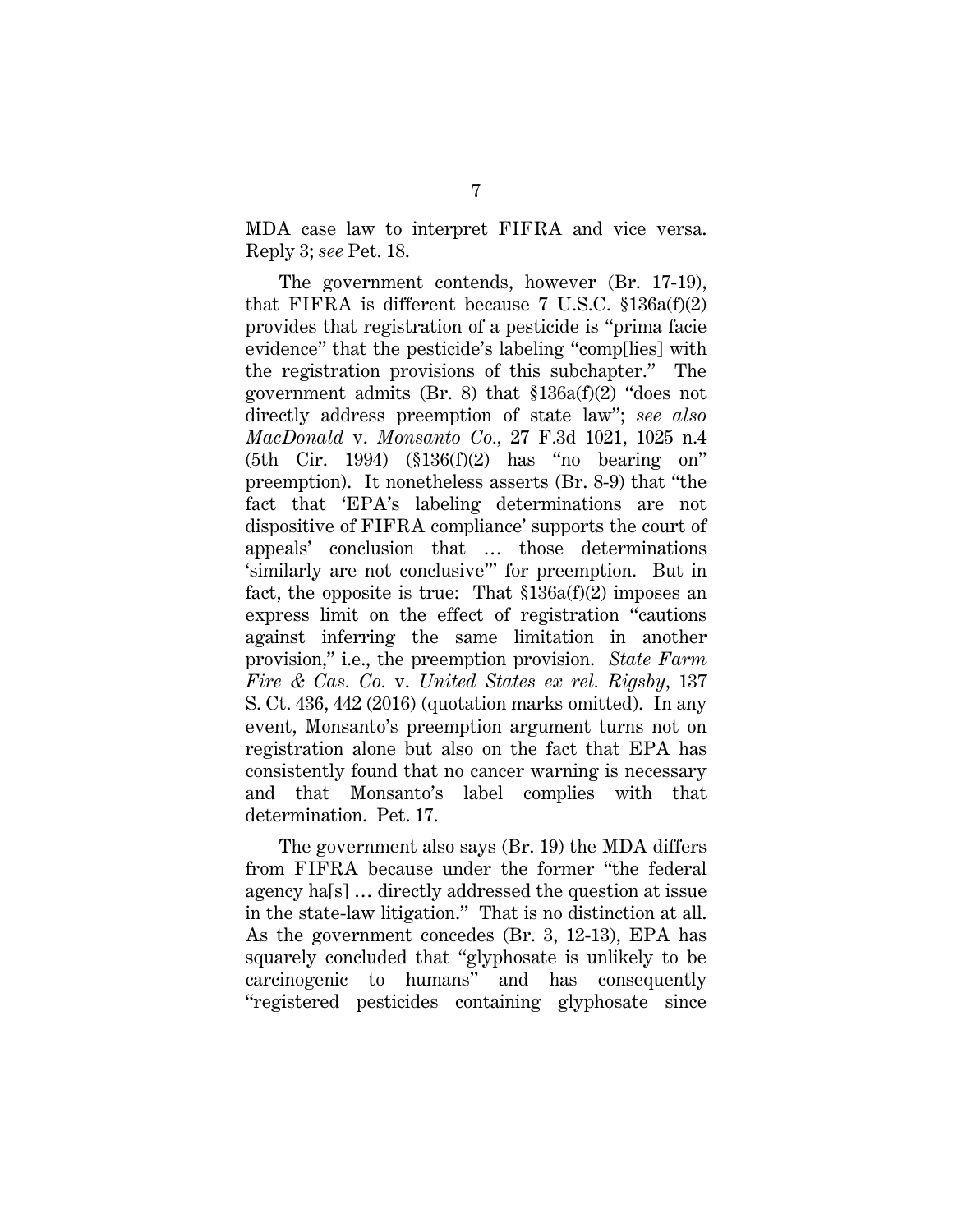1974" without requiring any cancer warning. Those two points—whether glyphosate caused respondent's lymphoma and whether Monsanto should have included a cancer warning on Roundup's labeling—were the central questions for the jury to decide. *See* Opp. 11; Pet. App. 10a. In ruling for respondent, the jury thus necessarily rejected EPA's views on carcinogenicity and labeling.

4. Finally, the government appears to argue (Br. 20) that this case is not a good vehicle to address FIFRA's express-preemption provision because it is supposedly not clear that the jury's verdict required Monsanto to place a warning on a label. Yet again the government is reversing course, as it represented below—based on "the United States' review of the closing arguments"—that respondent sought "a label warning," i.e., that this case *was* litigated on the theory that respondent's claim mandated a label change. U.S. C.A. Amicus Br. 14-16 (emphasis omitted). Even its brief in this Court, moreover, quotes (Br. 20) the Ninth Circuit's statement that "Hardeman's complaint is based on Monsanto's failure to provide an adequate warning *on a label* under California law." Pet. App. 12a (emphasis added). There is no obstacle to this Court reaching and answering whether such a labeling claim is expressly preempted.

#### **B. Conflict Preemption**

The government fares no better in responding to Monsanto's two conflict-preemption arguments—each of which independently warrants certiorari.

1. The government makes no real attempt to defend the Ninth Circuit's holding that respondent's claim was not preempted under *PLIVA* because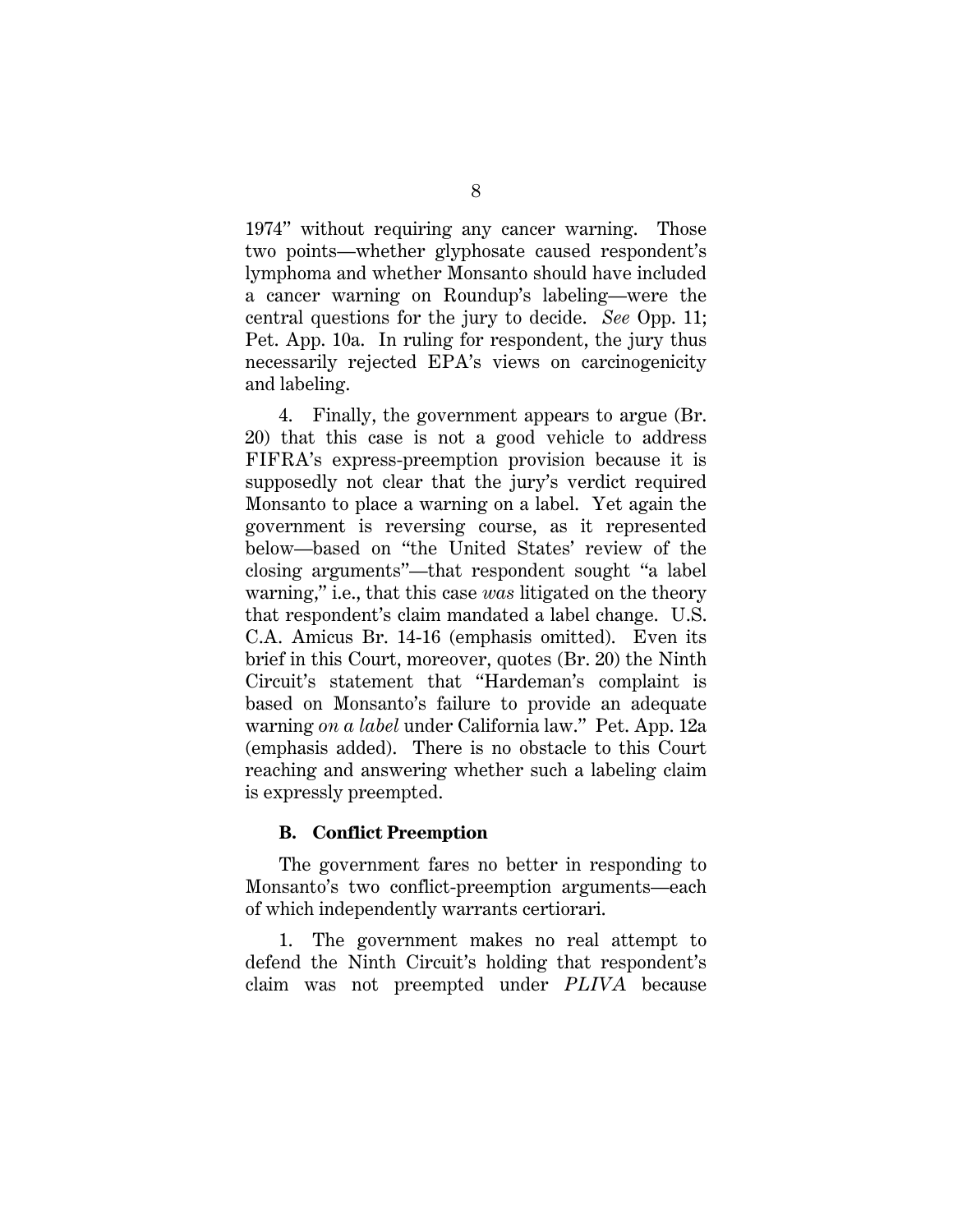Monsanto could have unilaterally altered Roundup's labeling to include a cancer warning. *Compare* U.S. Br. 16 *with* Pet. 23-24 *and* Reply 7. Rightly so: Even EPA's April 2022 letter (cited by the government to show that the agency would not necessarily reject a cancer statement for glyphosate) underscores (at 1) that the agency must "approve" such a warning before it can be added.

The government's only argument for why *PLIVA*  does not apply to this action (and the myriad other Roundup cases pending in courts around the country) is the assertion (Br. 16) that the approval process in *PLIVA* "involved a different statute and a different regulatory-approval program." But the government fails to explain why this distinction matters. And, like respondent, the government does not defend the Ninth Circuit's misunderstanding of EPA's procedures for allowing non-substantive changes to a label without prior approval. *See* Pet. 23-24 & n.5; Reply 7.

2. The government contends that, for two reasons, Monsanto has not adduced the "clear evidence" (Br. 14) *Wyeth* requires that EPA would reject a cancer warning for glyphosate-based products. Each reason lacks merit.

First, the government argues (Br. 15) that EPA's April 2022 letter shows that Monsanto could have crafted a warning EPA would have approved in "the period during which respondent was exposed to glyphosate," by "advising consumers both of California's determination that Roundup poses cancer risks and of EPA's disagreement with that determination." That is manifestly wrong. Respondent's exposure to glyphosate ceased in 2012, U.S. Br. 15—five years before California categorized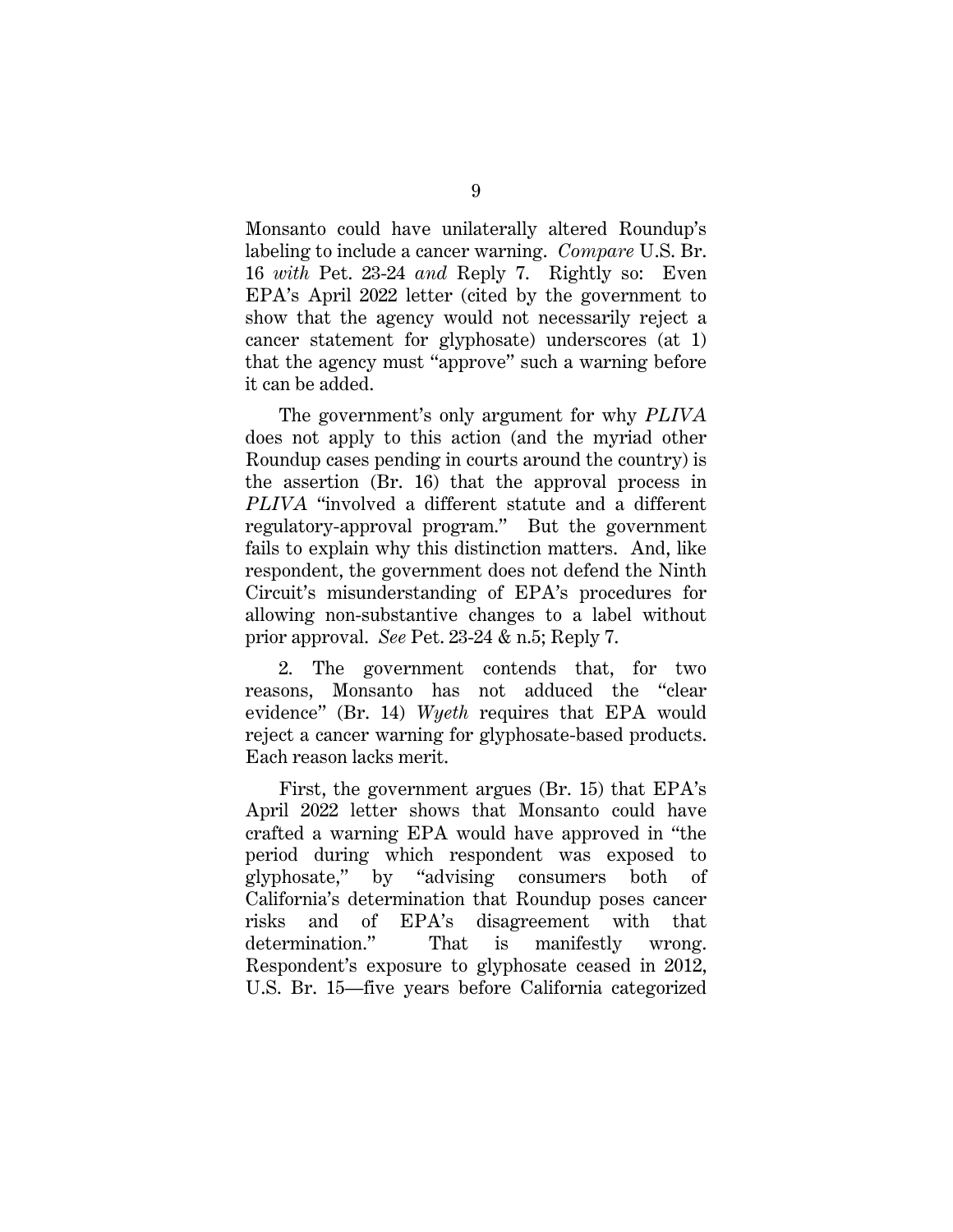glyphosate as carcinogenic and three years before the IARC report that triggered that categorization, *id.* at 3-4. Monsanto thus could not have known to propose the kind of warning the government suggests. And even if it had, all the available evidence from 2012 and earlier demonstrates clearly that EPA would have rejected it. Pet. 7. The government does not argue otherwise.

EPA's April 2022 letter, moreover, confirms that it would *still* reject any warning that goes further than noting that IARC has classified glyphosate as probably carcinogenic while EPA and others have found the opposite. The letter reaffirms (at 2) EPA's August 7, 2019 conclusion that a warning stating glyphosate is known to cause cancer would be misbranded—precisely the kind of warning respondent sought. *See* Pet. App. 7a (respondent alleged "Monsanto's failure to warn [him] of the carcinogenic risks of Roundup caused his" illness). It would have been (and indeed remains) impossible for Monsanto to comply with both federal law and the jury's verdict.

Second, the government contends (Br. 15) that EPA's 2019 letter "does not impose an independent legal barrier to inclusion of a cancer warning." Monsanto has never said it does. Rather, the 2019 letter *confirms* what has long been clear from EPA's practice: The agency believes glyphosate is not likely to be carcinogenic to humans and should not include a cancer warning, *see* Pet. 21-23.<sup>3</sup>

 $3$  The government asserts (Br. 14) that the 2019 letter is "inconsistent with prior EPA approvals of manufacturer requests to include cancer warnings on the labels of their glyphosatecontaining products." The government has explained, however,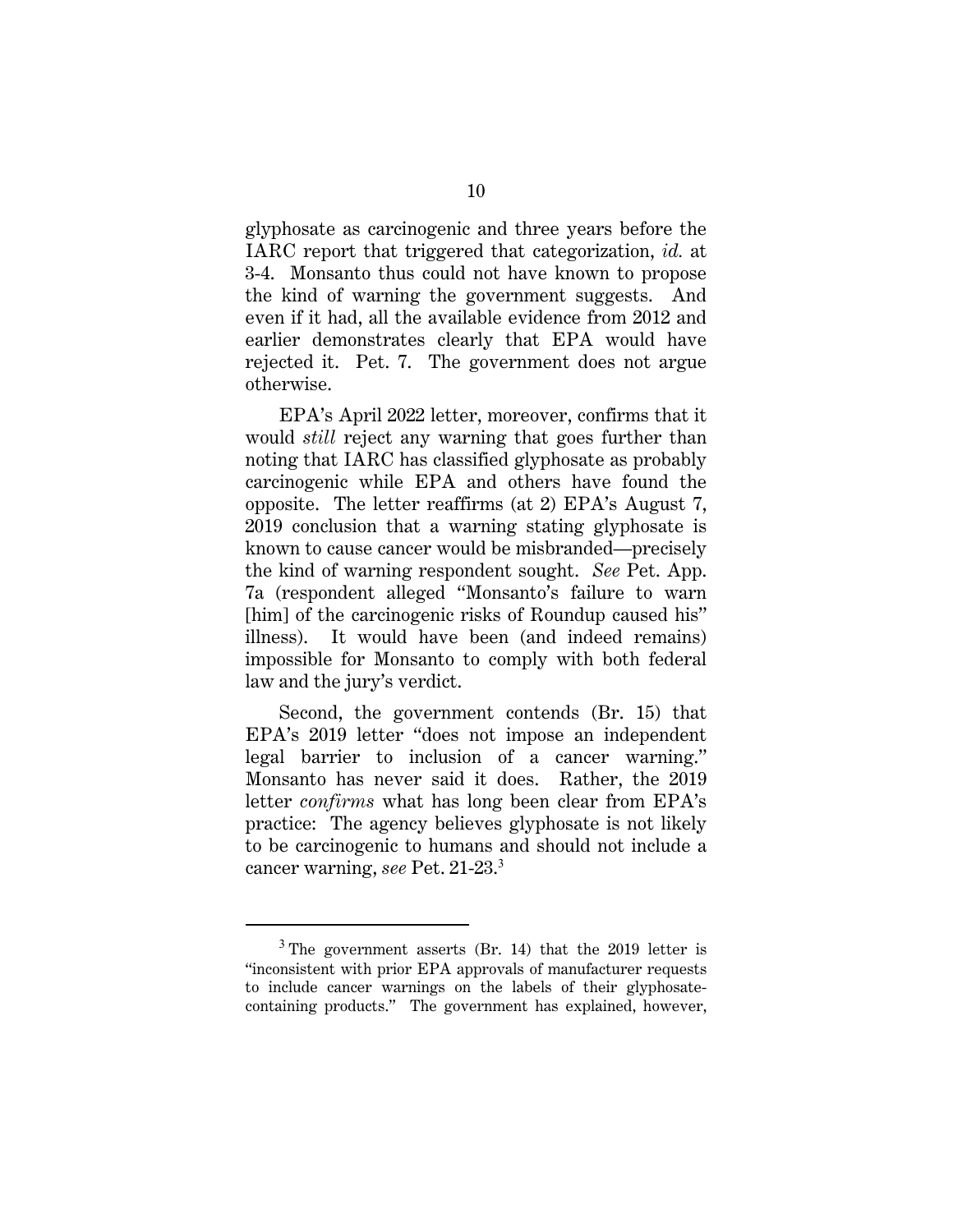The government's new position empowers a California jury—as well as juries and legislatures in the 49 other States—to rewrite a product's safety warning, even with language contradicting the expert analysis of the agency to which Congress has delegated authority on this issue. That not only conflicts with FIFRA, *Bates*, and *Riegel,* but also will create confusion for consumers and businesses alike, Pet. 25-26; Retail Litigation Center ("RLC") Br. 8-16, and impose "substantial" and "onerous" costs on the thousands of businesses that are "subject to comprehensive regulatory schemes like FIFRA," Chamber of Commerce Br. 4-5. Avoiding all those consequences is why this Court's review is "imperative." *Id.* at 7; *see also* RLC Br. 4 ("This case is … not a first, small step on a slippery slope; it is a headlong tumble.").

#### **II. ADMISSIBILITY OF EXPERT TESTIMONY**

The government's arguments regarding the second question presented also fail.

The government dismisses the second question presented as involving "factbound application" of an established rule (Br. 20), denying that there are any "material[]" differences in the circuits' standards for the admission of expert testimony. But like the Ninth Circuit, the government distinguishes the conflicting circuit cases on their facts, ignoring those courts' disparate legal standards. Pet. 30-32; Reply 9-10. For example, while the Sixth Circuit treats "untested hypotheses" as "inadmissible speculation," *Tamraz* v. *Lincoln Elec. Co.*, 620 F.3d 665, 677 (6th Cir. 2010), the

that (1) this happened only twice and (2) each time because of a "mistake." *See* Reply 7 n.3.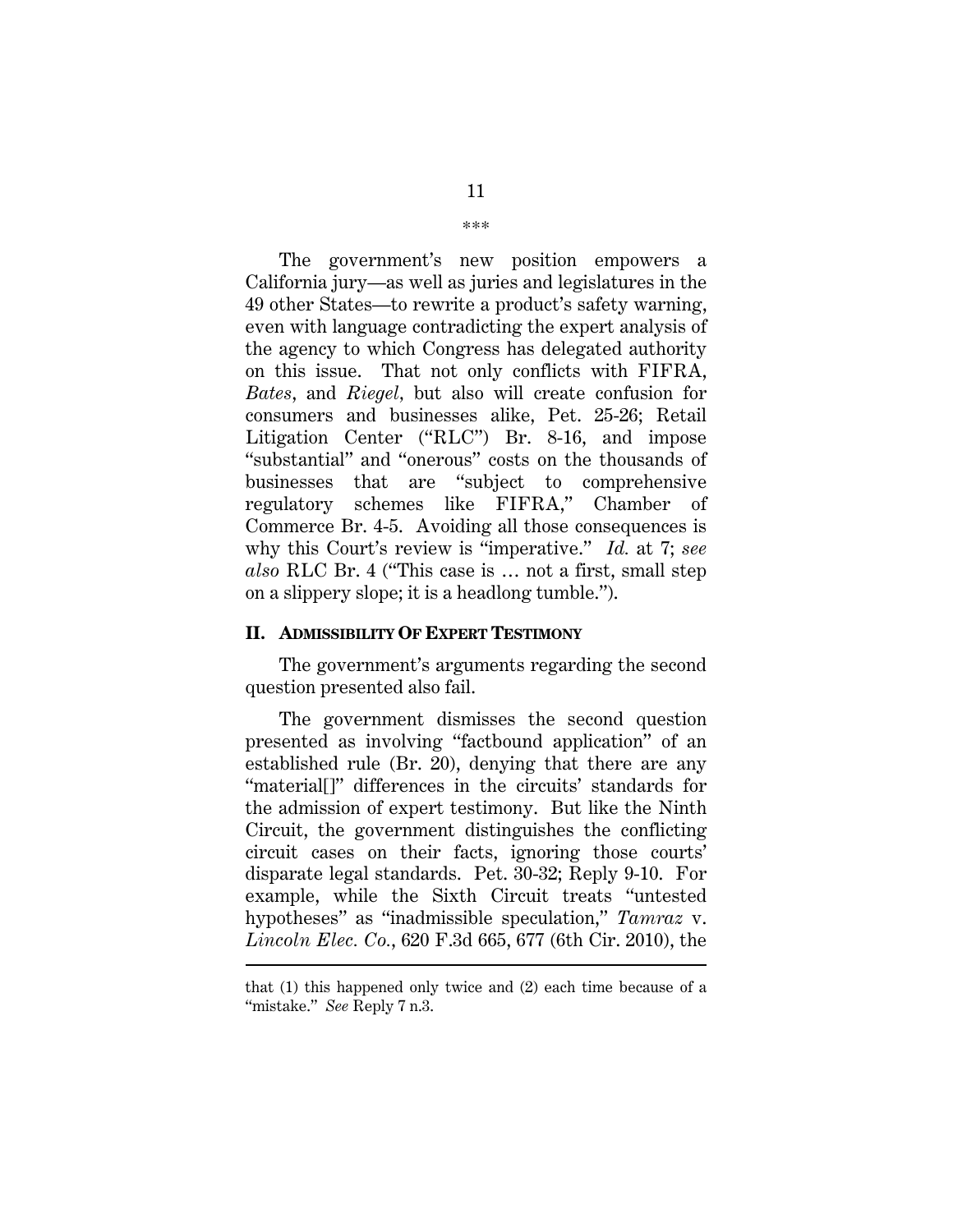Ninth Circuit defers to such hypotheses as part of an expert's clinical experience, Pet. App. 83a-84a. The decision below even acknowledged that, for a qualified and experienced doctor, "*Daubert* poses no bar based on … principles and methodology," Pet. App. 26a-27a a sweeping statement the government ignores. The district court was therefore correct to state that courts within the Ninth Circuit "must be more tolerant of borderline expert opinions" than courts elsewhere. Pet. App. 84a. That disuniformity in the application of *Daubert* and Federal Rule of Evidence 702 warrants review.

The government also suggests (Br. 22-23) that two proposed amendments to Rule 702 may provide "additional clarification." But it does not explain how because there is no such explanation. One amendment involves allocation of the burden of persuasion for establishing admissibility, not the legal test for admitting expert testimony. U.S. Br. 23. The other merely "'emphasiz[es] that a trial judge must exercise gatekeeping authority.'" *Id.* That too does not address the standard for admission. Such generic "guidance," *id.*, will not correct the Ninth Circuit's divergence from other courts.

A quarter-century ago, this Court made clear the importance of trial courts' gatekeeping role in the admission of expert testimony. Pet. 26-27. Courts remain divided on precisely what gatekeeping entails. This case (which will provide the rule for thousands of other cases) provides an ideal opportunity to resolve that question.